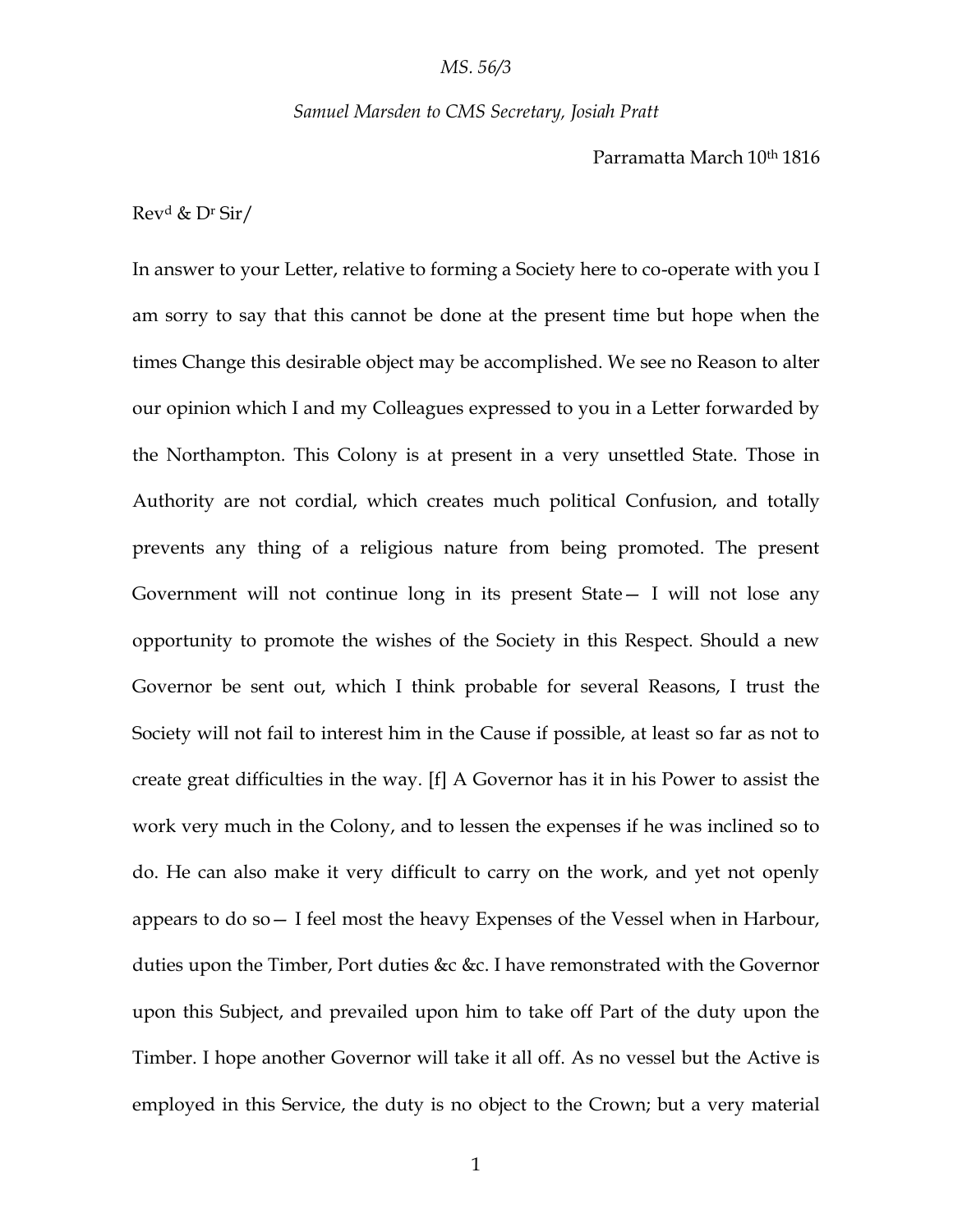## *Samuel Marsden to CMS Secretary, Josiah Pratt*

one to the little Concern. In stead of a duty upon the Timber, Government should give a Premium for importing it, for the general Benefit of the Colony. I find the Active will not make the Return I expected in Timber brought in Logs, as she is not large enough for this Purpose. I have therefore sent over some Sawyers to cut the Pine into Planks. But I am obliged to give them high wages as an Inducement to go over. I have also directed M<sup>r</sup> Hall to teach some of the natives to saw— In time I think the Vessel will make some Return as there would be a demand for the Plank at Port Jackson. If a Saw mill could be sent out it would be very valuable, and a man to work it, who understood it. There are fine Falls of water in the Bay of islands for mills without making dams— The River Whytanghee falls from [f] a level Rock about 15 feet into a Cove of Salt water— here a Saw mill might be put up at a small expense. The Active might then bring sawed Timber— which would answer much better— Should nothing prevent me, I intend to do this as soon as my means will accomplish it, because I know it could not fail being attended with much advantage to the Cause, as it would lessen the Expenses— and tend to improve the natives—

You will see in the Account of the Expenditure that I have charged nothing for the Passage of the natives from N. Zealand and back again, but merely for their Provisions— I am also obliged to lay in a little more Provisions than the Crew wants in order that the Master may have it in his Power to give a little Bread &c to the Chiefs while the Vessel lays in their Harbours, or remains upon the Coast— As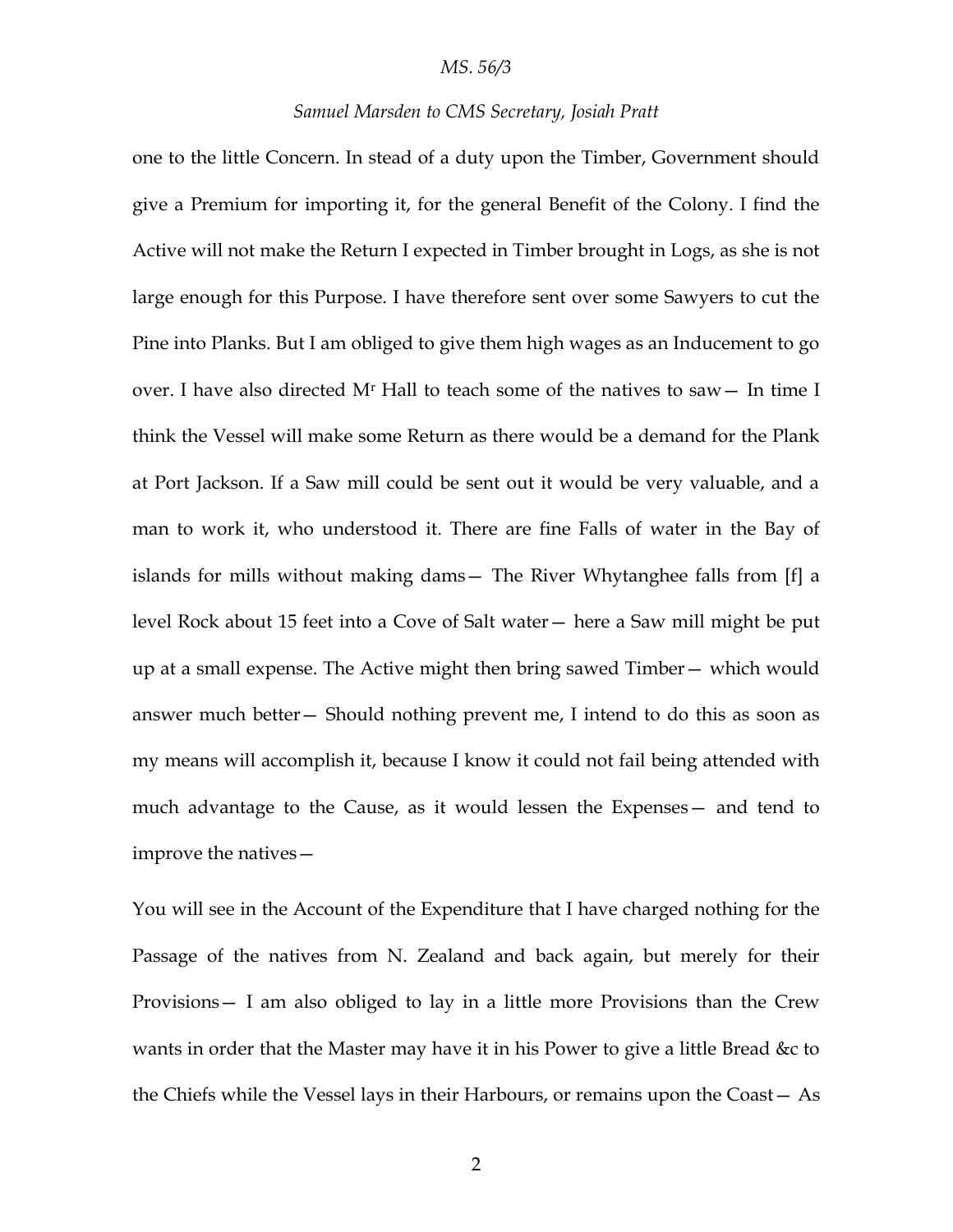## *Samuel Marsden to CMS Secretary, Josiah Pratt*

much of the Timber remains upon Hand yet, on Account of being brought in Spars and Logs, and not in Plank I am unable to make out any Return the Active has made at present. The Charges now transmitted you will perceive have no Connection with the Expenses of the Vessel, but merely for the settlement at the Bay of islands and the natives who have visited us. I stated in a former Letter that I thought the Active might attend both [f] the settlers at N. Zealand, and the missionaries on the Society islands, and that I thought her Returns would pay her Expenses within £500 per annum. This Sum I proposed to be paid by the two Societies if it met their Approbation, provided this Sum was necessary— which I am inclined to think it will for a time, till some regular trade is established. I shall not draw upon either Society on Account of the Vessel, if I can find means to go in till the Active returns from Otaheite & N. Zealand and I see what cargo she brings. Her last outfit was very heavy; as I did not expect her Return for eight months— I am in Hopes the vessel will get a Cargo of Pork before she returns amongst some of the islands and for this Purpose I purchased more than 60 Tons of Casks, twenty Tons of Salt and whatever was necessary for the Voyage. The outfit of the Active I believe will exceed  $£1,000-$  The Society is not answerable for anyh Part of this Sum, as I still retain her in my own Hands, till I hear from you, and the London Missionary Society relative to the proposition I formerly made. If it should be approved of, I will do the best I can to promote the great objects— if any thing